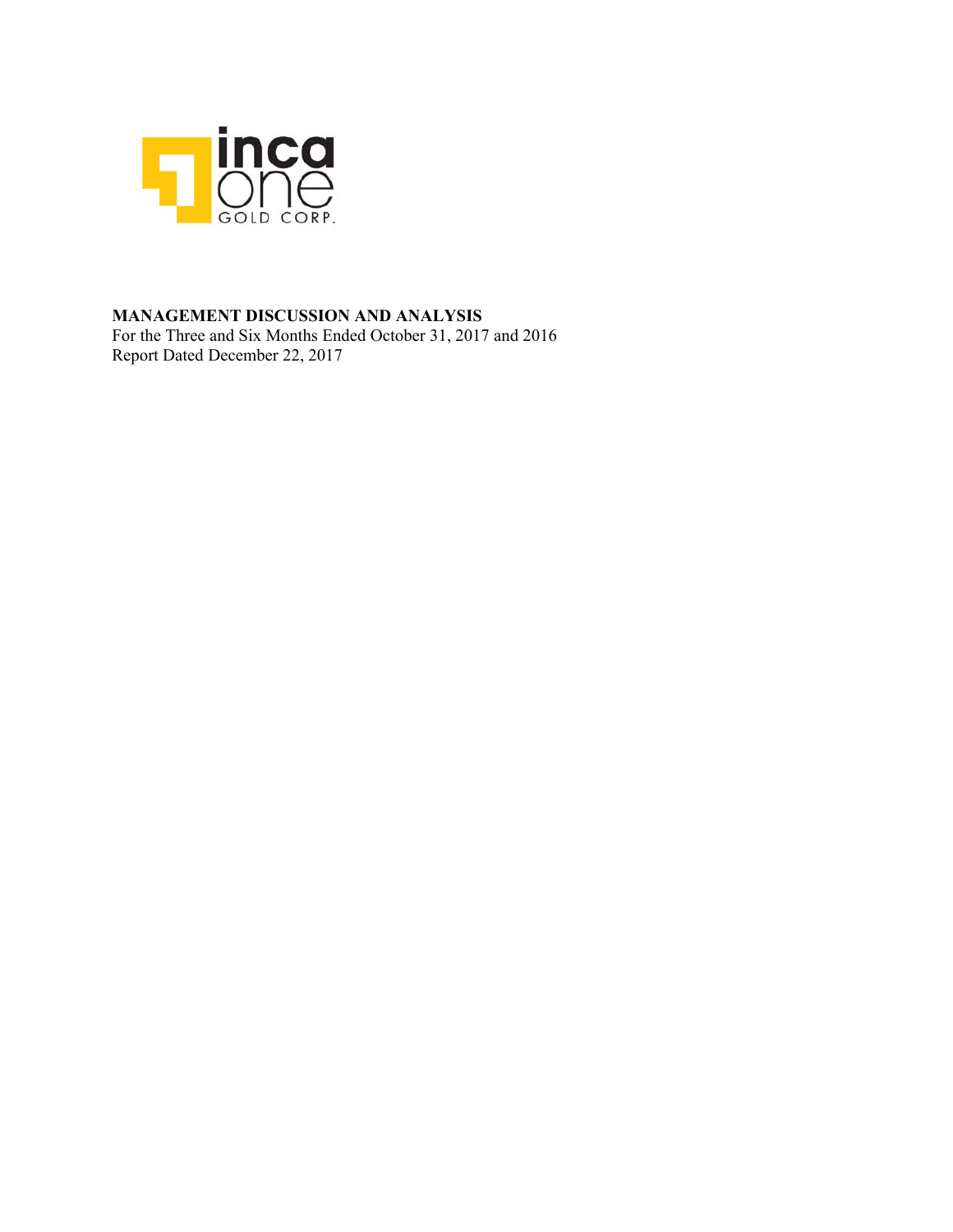Management Discussion & Analysis For the Three and Six Months Ended October 31, 2017 and 2016

The following information, prepared as of December 22, 2017, should be read in conjunction with the unaudited condensed interim consolidated financial statements of Inca One Gold Corp. (the "Company" or "Inca One") for the three and six months ended October 31, 2017 (the "October 2017 Interim Financial Statements"). This MD&A is the responsibility of management and has been reviewed and approved by the Board of Directors of the Company. All dollar amounts herein are expressed in Canadian Dollars unless stated otherwise. References to US\$ are to United States dollars.

#### **Description of the Business**

Inca One is engaged in the business of developing gold-bearing mineral processing operations in Peru, to service government permitted small scale miners. In recent years the Peruvian government instituted a formalization process for informal miners as part of its efforts to regulate their activities. The Company, through its Peruvian subsidiary Chala One SAC, ("Chala One"), acquired a Peruvian mineral processing plant (the "Chala Plant"), which the Company successfully upgraded to approximately 100 tonnes per day ("TPD") capacity, and began commercial production in February 2015. The Company purchases high grade gold mill feed from legally recognized Peruvian artisanal and small scale miners and processes the material for export of gold concentrate or dore.

The Company continues to actively evaluate other potential mineral projects including additional mineral processing operations.

Inca One is listed for trading on the TSX Venture Exchange (the "TSX-V") under the symbol "IO", on the Frankfurt Stock Exchange under the symbol "SU9.F", and the Santiago Stock Exchange Venture under the symbol "IOCL".

### **Key Period Definitions (used below)**

- three months ended October 2017 (**"the Quarter "or "Q2 2018"**)
- three months ended July 31, 2017 ("**Q1 2018**");
- three months ended April 30, 2017 ("**Q4 2017**");
- three months ended January 31, 2017 ("**Q3 2017**");
- three months ended October 31, 2016 ("**Q2 2017**");
- six months ended October 31, 2017 ("**YTD Q2 2018**"); and
- six months ended October 31, 2016 ("**YTD Q2 2017**");

### **Second Quarter Highlights**

During August 2017, the Company completed the third tranche of a private placement announced on June 12, 2017, raising gross proceeds of \$905,500 through the issuance of 9,055,000 units. Each unit was comprised of one common share and one-half of one transferable common share purchase warrant.

During Q2 2018, the Company invested \$346,227 in capital improvements at it's Chala One operations. The improvements included: \$4,421 for completion of a powerline to connect the Chala Plant to the Peruvian power grid; \$185,683 for the expansion of the tailing facility; and \$137,701 for the acquisition of pickup trucks and a dump truck to support the operations of the Chala Plant. These capital improvements and investments were critical, as the Company strives to improve operational margins.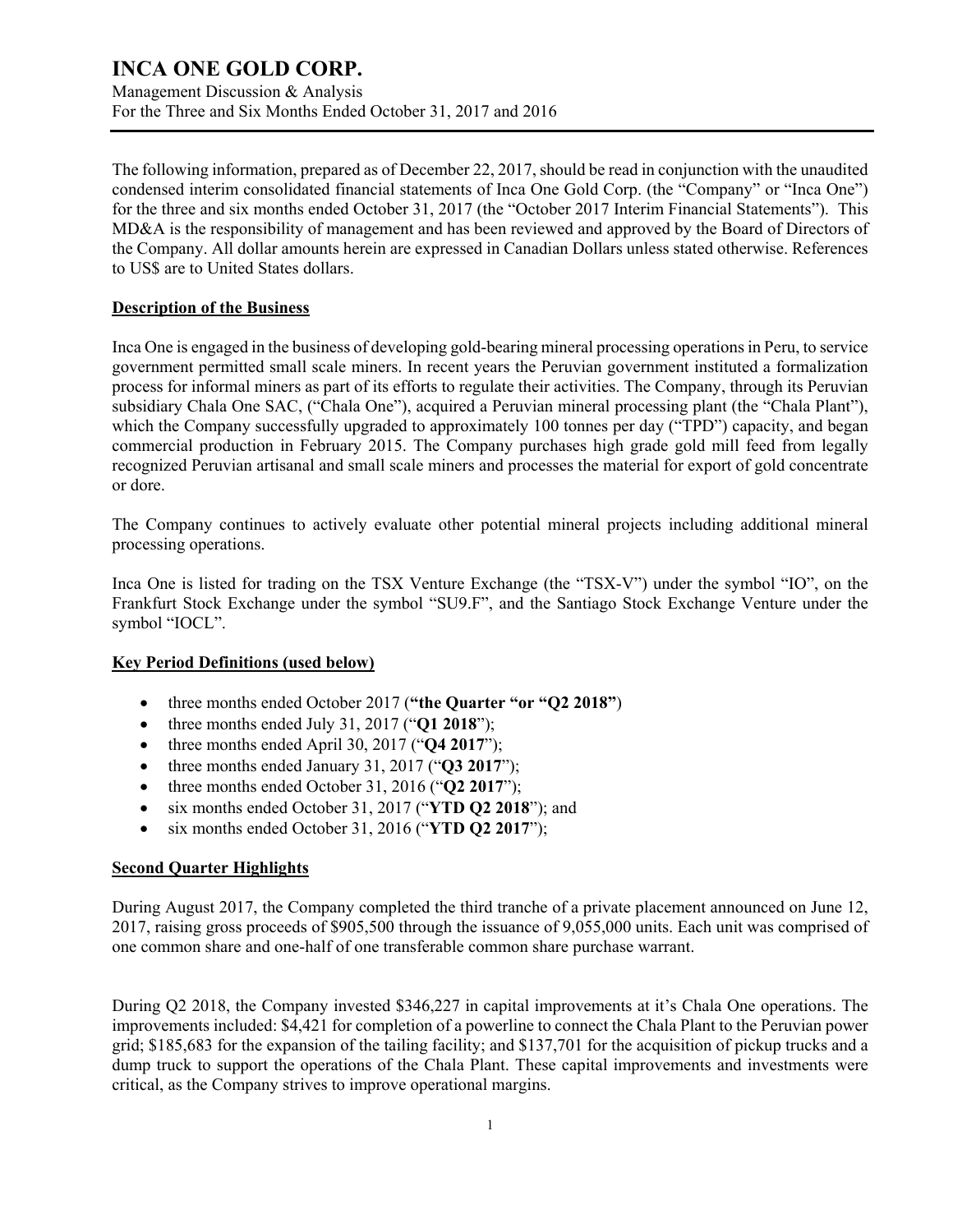Management Discussion & Analysis For the Three and Six Months Ended October 31, 2017 and 2016

### **Operational Highlights**

| <b>Quarter over</b><br><b>Quarter highlights</b>         | Q <sub>2</sub><br>2018 | Q1<br>2018 | Q4<br>2017 | Q3<br>2017 | Q2<br>2017 | Variance<br>$\frac{0}{0}$<br>Q2 2018<br>to Q1<br>2018 | Variance<br>$\frac{0}{0}$<br>Q2 2018<br>to Q2<br>2017 |
|----------------------------------------------------------|------------------------|------------|------------|------------|------------|-------------------------------------------------------|-------------------------------------------------------|
| Tonnes processed in<br>COGS(t)                           | 6,094                  | 5,711      | 5,401      | 6,970      | 2,860      | 6.69%                                                 | 113.10%                                               |
| Tonnes processed in<br>period (t)                        | 5,965                  | 5,806      | 5,088      | 7,298      | 3,070      | 2.74%                                                 | 94.32%                                                |
| Average daily<br>processing volume<br>(t)                | 64.8                   | 63.1       | 58.5       | 79.3       | 33.4       | 2.74%                                                 | 94.32%                                                |
| Mineral grade<br>processed (oz/t gold)                   | 0.54                   | 0.47       | 0.52       | 0.50       | 0.46       | 14.32%                                                | 16.03%                                                |
| Gold sold<br>(equivalent) (oz)                           | 2,846                  | 2,417      | 2,640      | 3,208      | 1,386      | 17.79%                                                | 105.34%                                               |
| Gold sold (oz)                                           | 2,782                  | 2,366      | 2,575      | 3,149      | 1,357      | 17.58%                                                | 105.06%                                               |
| Silver sold (oz)                                         | 4,853                  | 3,824      | 4,433      | 4,119      | 2,256      | 26.92%                                                | 115.12%                                               |
| Sales revenue $(\$)$                                     | 4,633,939              | 4,036,755  | 4,247,620  | 5,056,691  | 2,438,054  | 14.79%                                                | 90.07%                                                |
| Cost of goods sold<br>$\left(\text{``COGS''}\right)(\$)$ | 4,573,902              | 4,197,084  | 4,130,304  | 5,594,639  | 1,880,835  | 8.98%                                                 | 143.18%                                               |
| Gross operating<br>margin (deficit) $(\$)$               | 60,037                 | (160, 329) | 117,316    | (537, 948) | 557,219    | 137.45%                                               | (89.23%)                                              |
| Revenue per tonne<br>$(\$)$                              | 760                    | 707        | 786        | 725        | 853        | 7.59%                                                 | $(10.81\%)$                                           |
| Cost per tonne $(\$)$                                    | 751                    | 735        | 765        | 803        | 658        | 2.14%                                                 | 14.12%                                                |
| Gross margin per<br>tonne $(\$)$                         | 10                     | (28)       | 22         | (77)       | 195        | 135.71%                                               | (94.87%)                                              |
| Average gold price<br>per oz sold (\$)                   | 1,628                  | 1,670      | 1,609      | 1,576      | 1,759      | $(2.54\%)$                                            | $(7.44\%)$                                            |
| Cost per oz sold $(\$)$                                  | 1,607                  | 1,737      | 1,564      | 1,744      | 1,357      | $(7.48\%)$                                            | 18.43%                                                |
| Gross margin per oz<br>$\text{ sold } (\$)$              | 21                     | (66)       | 44         | (168)      | 402        | 131.82%                                               | (94.78%)                                              |
| Average London<br>Close price $(\$)$                     | 1,615                  | 1,648      | 1,654      | 1,593      | 1,721      | $(2.00\%)$                                            | $(6.12\%)$                                            |
| Average London<br>Close price (\$USD)                    | 1,292                  | 1,247      | 1,242      | 1,196      | 1,312      | 3.57%                                                 | $(1.53\%)$                                            |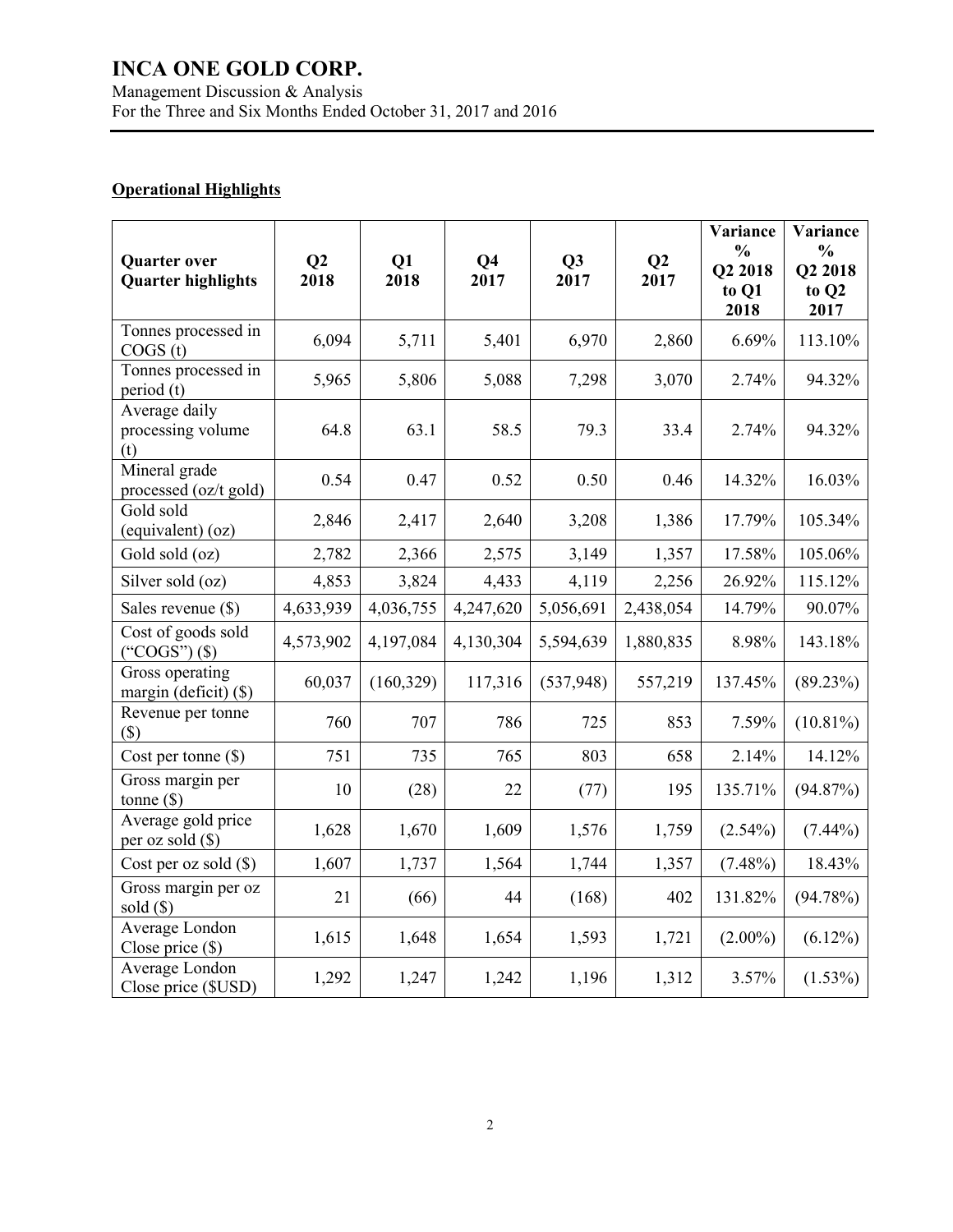Key operational highlights during Q2 2018 included:

- RESULTS: Total sales of \$4,633,939 with total cost of goods sold of \$4,573,902 resulting in a gross operating margin of \$60,037;
- TONNES AND GRADE: 5,965 tonnes of mineral was processed with an average gold grade of 0.54 oz/t, and an average daily processing volume of 64.8 TPD; and
- INVENTORY: As at October 31, 2017, there was approximately 700 ounces of gold in inventory.

### **Future Outlook**

The Company is moving forward with its business plan to focus on gold-bearing mineral processing facilities in Peru and believes that the Chala Plant operations will provide the necessary cash flow to achieve ongoing profitability in calendar 2017. The Company has recently opened a storage facilities in northern Peru with the intention of expanding its area of operations. These facilities will allow the Company to access new areas of higher grade mill feed. The Company intends to use the net profits from mineral processing operations at the Chala Plant and additional fundraising as required, to execute its business plan and expand mineral processing operations so that it can continue to achieve its long-term objectives. The Company has been receiving regular monthly IGV refunds and doesn't anticipate any disruption in the tax refund process.

#### **Selected Quarterly Information**

The following selected financial data with respect to the Company's financial condition and results of operations has been derived from the unaudited condensed interim consolidated financial statements of the Company for the three months ended October 31, 2017 and 2016 and from the audited consolidated financial statements for the year ended April 30, 2017. The selected financial data should be read in conjunction with those financial statements and the notes thereto.

|                                          | Three months ended |               |                |  |
|------------------------------------------|--------------------|---------------|----------------|--|
|                                          | October 31, 2017   | July 31, 2017 | April 30, 2017 |  |
|                                          |                    |               |                |  |
| Revenue                                  | 4,633,939          | 4,036,755     | 4,247,620      |  |
| Cost of goods sold                       | (4,573,902)        | (4,197,084)   | (4,130,304)    |  |
| Gross margin (deficit)                   | 60,037             | (160, 329)    | 117,316        |  |
| Finance and other (expense) income, net  | (307, 961)         | (81, 434)     | 160,650        |  |
| Restructuring gain $(\text{loss})^{(i)}$ |                    | 296,181       | (365, 353)     |  |
| Net loss for the period                  | (938, 478)         | (575, 883)    | (666, 558)     |  |
| Net loss per share (basic and diluted)   | (0.01)             | (0.01)        | (0.01)         |  |
| Other comprehensive income (loss)        | 219,197            | (622, 418)    | (1,006,898)    |  |

(*i*) During the three months ended on July 31, 2017, the Company recovered amounts receivable of \$296,181 which were previously impaired as result of the restructuring process.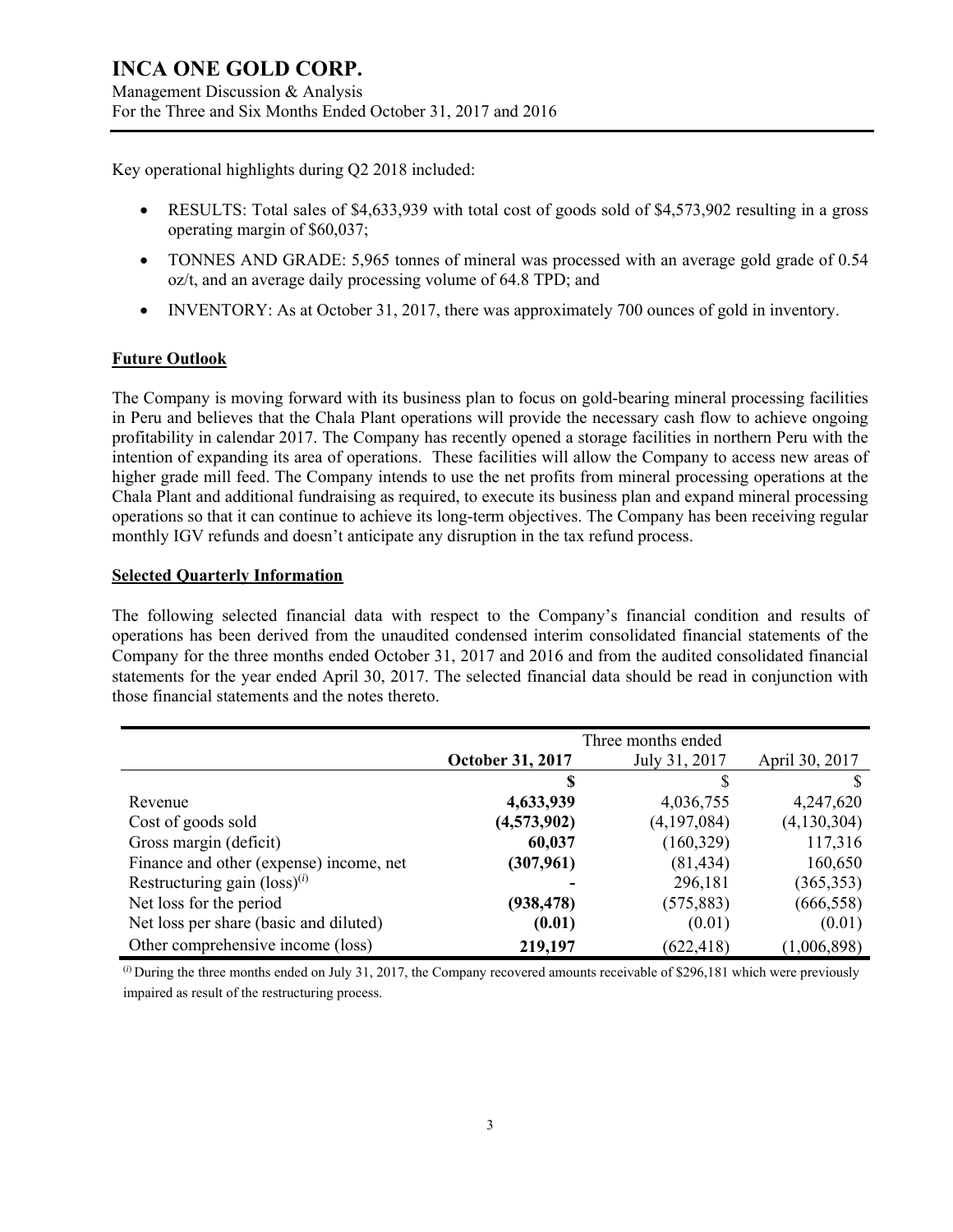Management Discussion & Analysis

For the Three and Six Months Ended October 31, 2017 and 2016

|                             | <b>October 31, 2017</b> | April 30, 2017 | October 31, 2016 |
|-----------------------------|-------------------------|----------------|------------------|
|                             |                         |                |                  |
| Total assets                | 10,111,723              | 9,607,454      | 10,622,447       |
| Total current liabilities   | 6,405,126               | 3,414,655      | 2,058,413        |
| Total long term liabilities | 651,418                 | 3,444,202      | 3,169,778        |
| Dividends declared          | Nil                     | Nil            | Nil              |

The following table sets out selected quarterly financial data from the Company's unaudited quarterly financial statements for the last eight quarters.

| <b>Quarter ended</b> | Working<br>capital<br>(deficiency) | <b>Total assets</b> | Long term<br><b>liabilities</b> | <b>Net loss</b> | <b>Basic loss</b><br>per share |
|----------------------|------------------------------------|---------------------|---------------------------------|-----------------|--------------------------------|
|                      | S                                  | \$                  | \$                              | \$              |                                |
| October 31, 2017     | (3,215,401)                        | 10,111,723          | 651,418                         | (938, 478)      | (0.01)                         |
| July 31, 2017        | (353, 175)                         | 9,928,184           | 3,377,701                       | (575, 883)      | (0.01)                         |
| April 30, 2017       | (710, 470)                         | 9,607,454           | 3,444,202                       | (666, 558)      | (0.01)                         |
| January 31, 2017     | 457,487                            | 9,490,022           | 3,151,464                       | (2,211,970)     | (0.04)                         |
| October 31, 2016     | 2,320,511                          | 10,622,447          | 3,169,778                       | 1,162,745       | 0.03                           |
| July 31, 2016        | (9,382,607)                        | 8,665,436           | 4,487,799                       | (1,281,939)     | (0.12)                         |
| April 30, 2016       | (7,645,085)                        | 9,370,124           | 4,705,169                       | (2,405,901)     | (0.28)                         |
| January 31, 2016     | (5,960,657)                        | 10,991,135          | 5,225,760                       | (2,656,596)     | (0.28)                         |

The Company's working capital deficiency increased by \$2,862,226 as at October 31, 2017 compared to July 31, 2017 mainly due to the maturity term of the secured debentures, totaling \$2,749,920, moving from long term liability to short term liability.

#### **Results of Operations**

#### **Three months ended October 31, 2017 compared to three months ended October 31, 2016**

Revenue for Q2 2018 was \$4,633,939 (Q2 2017 - \$2,438,054) and cost of goods sold was \$4,573,902 (Q2 2017  $-1,880,835$  resulting in a gross operating margin of \$60,037 (Q2 2017 – gross operating margin of \$557,219). The gross operating margin decreased during the Quarter, as compared to Q2 2017, due to a lower gold price combined with an increase in the production costs per ounce of gold.

During Q2 2018, the Company reported a net loss of \$938,478 a significant decrease compared to a net profit of \$1,162,745 during Q2 2017. The decrease is partially explained by the gain on debt restructuring of \$1,498,671 occurred during Q2 2017 combined with the reduction in the gross operating margin of \$497,182 (Q2 2018 \$ 60,037 compared to Q2 2017 \$557,219).

Corporate and administrative expenses increased \$161,074 to \$744,387 compared to \$583,313 in Q2 2017. This increase was a result of an increase in management fees and salaries during Q2 2018 of \$123,788 to \$316,493 compared to \$192,705 in Q2 2017. The increase was attributed to the additional management and staff required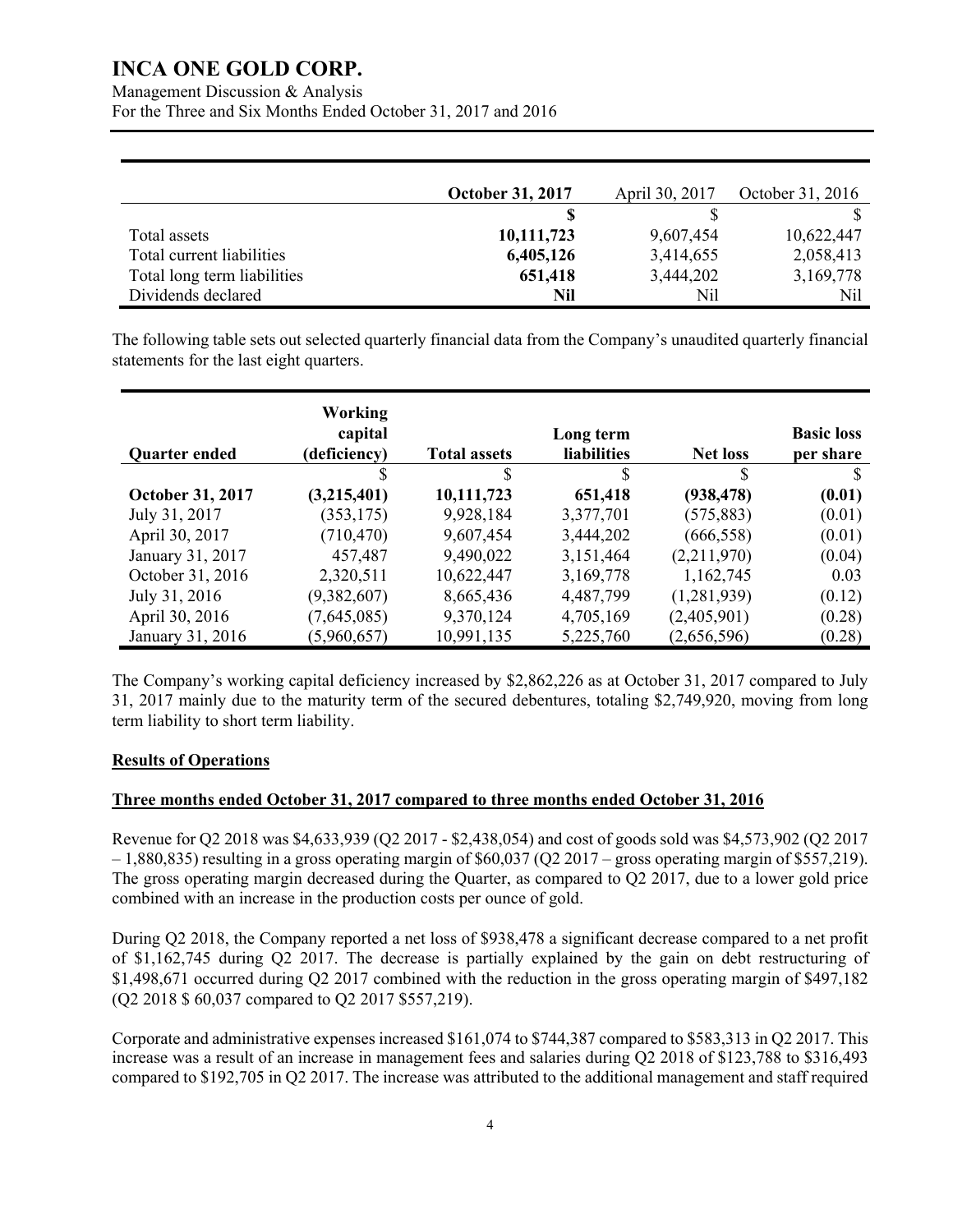### **INCA ONE GOLD CORP.**  Management Discussion & Analysis For the Three and Six Months Ended October 31, 2017 and 2016

to support the ramp-up of production. Additionally, there was an increase in depreciation expense of \$34,279 to \$35,595 from \$1,316 in Q2 2017.

Other notable changes to administrative expenses in Q2 2018, were a decrease in professional fees of \$112,362 to \$62,462 from \$174,824 in Q2 2017. This decrease was partially offset by an increase in investor relations and regulatory fees during Q2 2018 of \$65,621 to \$162,192 compared to \$96,571 in Q2 2017 and an increase in office, rent, utilities and other of \$29,192 to \$103,601 compared to \$74,409 in Q2 2017.

#### **Six months ended October 31, 2017 compared to six months ended October 31, 2016**

Revenue for YTD Q2 2018 was \$8,670,694 (YTD Q2 2017 - \$4,513,616) and cost of goods sold was \$8,770,986 (YTD Q2 2017 – 4,275,004) resulting in a gross operating deficit of \$100,292 (YTD Q2 2017 – gross operating margin of \$238,612).

During YTD Q2 2018, the Company reported a net loss of \$1,514,361 a significant decrease of \$ 1,395,167 from the net loss of \$119,194 reported during YTD Q2 2017. The decrease was mostly attributable to a onetime gain on debt restructuring totalling \$1,498,671, which was reported during YTD Q2 2017.

Corporate and administrative expenses increased \$240,117 to \$1,374,688 compared to \$1,134,571 in Q2 2017. This increase was a result of an increase in office, rent, insurance and other expenses during Q2 2018 of \$88,777 to \$230,619 compared to \$141,842 in Q2 2017. The increase was attributed to the additional administrative expenses required to support the ramp-up of production. Additionally, there was an increase in depreciation expense of \$65,642 to \$71,426 from \$5,748 in Q2 2017 and an increase in investor relations and regulatory fees of \$64,798 to \$212,105 from \$147,307.

Other notable changes to administrative expenses in Q2 2018, were a decrease in professional fees of \$153,356 to \$158,593 from \$311,949 in Q2 2017. This decrease was partially offset by an increase in management fees and salaries during Q2 2018 of \$157,186 to \$600,628 compared to \$443,442 in Q2 2017 and as a result of replacing higher priced professional services with in-house employees.

#### **Liquidity and Capital Resources**

The Company has financed its operations and met its capital requirements primarily through the issuance of capital stock by way of private placements. As at October 31, 2017, the Company had cash of \$64,391 representing a increase of \$12,498 compared with cash of \$51,893 at April 30, 2017.

The Company reported a working capital deficiency of \$3,215,401 at October 31, 2017 as compared to working capital deficiency of \$710,470 as at April 30, 2017.

Management's plans to generate sufficient funds to service its debts and to provide funding for future operations are dependent on restructuring its secured debentures and raising additional funds to achieve projected future proceeds from mineral processing operations. Notwithstanding these proceeds the Company expects to continue to be dependent on its capital resources which are largely determined by the strength of the junior resource markets, by the status of the Company's projects in relation to these markets and by its ability to compete for investor support of its projects.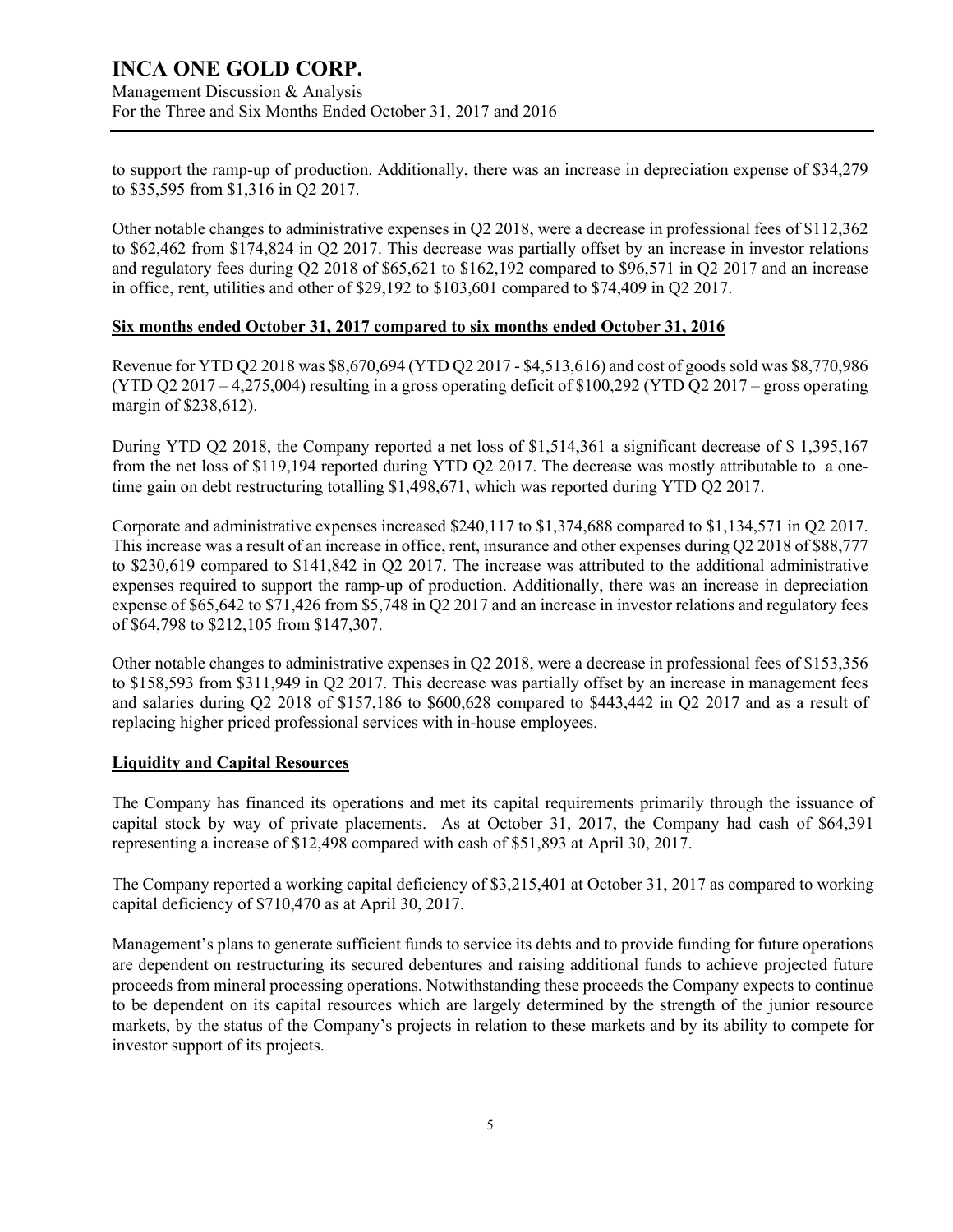#### Share Issuances

Share capital transactions for the six months ended October 31, 2017, were as follows:

- On June 12, 2017, the Company closed the first tranche of a private placement and issued 11,000,000 units (the "Units") for gross proceeds of \$1,100,000 or \$0.10 per Unit. Each Unit is comprised of one common share and one-half of one transferable common share purchase warrant.
- On July 7, 2017, the Company closed the second tranche of a private placement and issued 1,968,000 Units for gross proceeds of \$196,800 or \$0.10 per Unit. Each Unit is comprised of one common share and onehalf of one transferable common share purchase warrant.
- On August 15, 2017 the Company closed the third and final tranche of a private placement and issued 9,055,000 Units for gross proceeds of \$ 905,500 or \$0.10 per Unit. Each Unit is comprised of one common share and one-half of one transferable common share purchase warrant.

### **Summary of Outstanding Share Data**

As at the date of this MD&A, the Company had 81,339,401 common shares issued outstanding and 7,701,928 share purchase options and 48,755,142 warrants outstanding (with exercise prices ranging between \$0.10 and \$3.01 per share). The fully diluted shares outstanding at the date of this MD&A is 137,796,471.

#### **Transactions with Related Parties**

#### **(a) Related Party Transactions**

The Company's related parties consist of the Company's directors, officers, former officers and companies associated with these individuals including the following:

- A company owned by Edward Kelly, the Company's CEO (also a director).
- A company controlled by Oliver Foeste, the Company's former CFO.
- A company owned by both George Moen, the Company's former Chief Operating Officer and Mark Wright, the Company`s VP Operations & New Projects.
- A company owned by Mark Wright, the Company`s VP Operations & New Projects.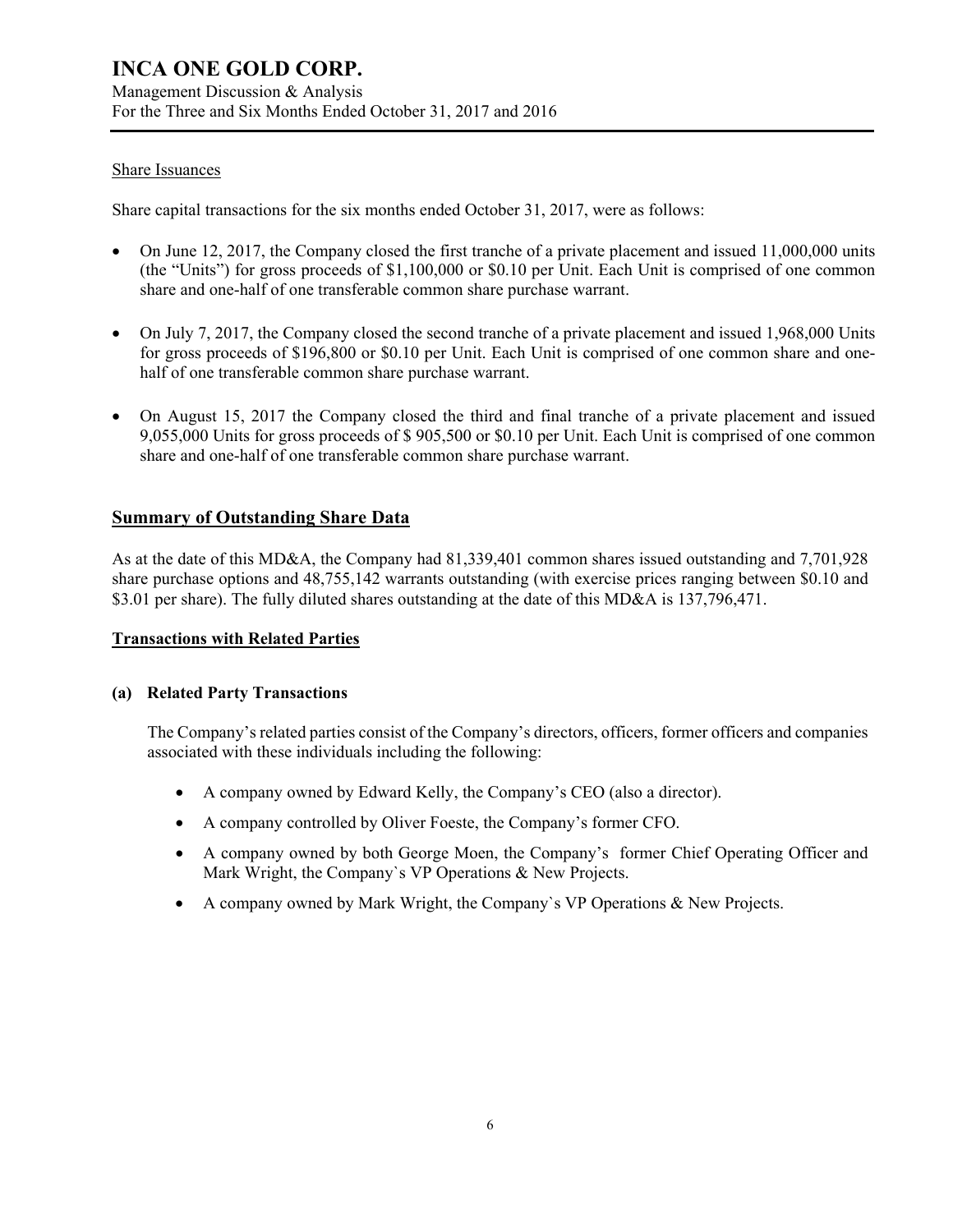The following expenditures were charged by related parties during the three and six months ended October 31, 2017 and 2016:

|                                | Three months<br>ended October 31, |         | Six months<br>ended October 31, |           |
|--------------------------------|-----------------------------------|---------|---------------------------------|-----------|
|                                | 2017                              | 2016    | 2017                            | 2016      |
|                                |                                   |         |                                 |           |
| Professional fees              |                                   | 53,329  | 26,504                          | 76,706    |
| Consulting and management fees | 75,000                            | 110,500 | 177,969                         | 217,000   |
| Restructuring fees             |                                   | 500,000 |                                 | 500,000   |
| Director fees                  | 5,511                             |         | 13,011                          |           |
| Share-based payments           | 18,461                            | 200,410 | 18,461                          | 200,410   |
| Finance costs                  |                                   | 27,759  |                                 | 104,593   |
| Office Rent                    |                                   | 11,250  | 18,813                          | 22,500    |
|                                | 98,972                            | 903,248 | 254,758                         | 1,121,209 |

Professional fees were paid to a company controlled by the former CFO. Consulting and management fees were paid to companies controlled by the CEO, former CFO and VP Operations & New Projects. Finance costs on interest bearing debt instruments were paid or accrued to companies controlled by the CEO and to a company controlled by a director. Office rent was paid or accrued to a company controlled by the former CFO.

#### **(b) Compensation of Key Management Personnel**

The Company's key management personnel has authority and responsibility for planning, directing and controlling the activities of the Company and includes the Directors, CEO, CFO, former CFO, former COO and VP Operations & New Projects. Compensation in respect of services provided by key management consists of consulting and management fees paid to companies controlled by the President, former CFO, former COO and VP Operations & New Projects, accounting fees paid to companies controlled by a director or company controlled by the former CFO, and by the issue of options. The compensation for key management personnel paid as management, accounting and former CFO fees was for the three and six months ended October 31, 2017 \$93,461 and \$196,430 respectively (October 31, 2016 – \$810,910 and \$917,410 respectively). There was no other compensation paid or payable to key management for employee services.

#### **(c) Related Party Balances**

All related party balances payable, including for business expenses reimbursements, interim advances to the Company, annual bonuses as approved by the board of directors, and for services rendered as at October 31, 2017 are non-interest bearing and payable on demand, and are comprised of \$39,874 (April 30, 2017 - \$90,564) payable to the President and a company controlled by the President, \$13,701 (April 30, 2017 - \$40,124) payable to the VP Operations & New Projects or a company controlled by the VP Operations & New Projects and \$54,017 receivable, net of \$25,850 payable (April 30, 2017 - \$15,939) payable to directors.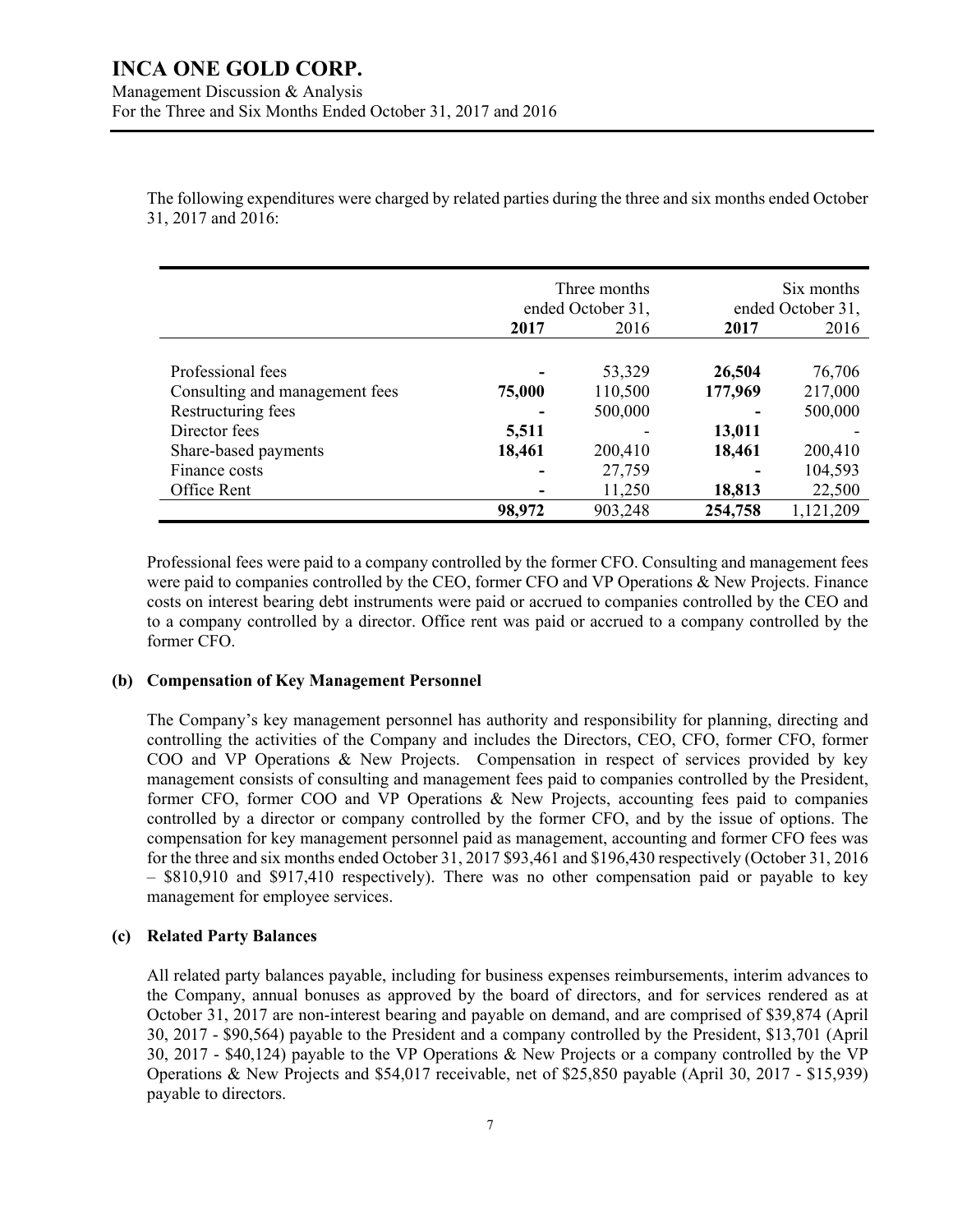#### **Commitments**

In addition to the commitments in connection with the Company's financings, the Company has a three-year rent agreement for its corporate office in Lima, Peru, with a monthly payment of USD\$4,600 and termination date on July 31, 2018.

During the three and six months ended October 31, 2017 the Company had a commitment through a purchase and sale contract to sell approximately 700 ounces of gold dore to a third party, which would be settled at a future date in either cash or through the delivery of gold. At October 31, 2017, the fair value of amounts owing under this contract was \$1,146,323 (April 30, 2017 - \$1,011,291) and is included in deferred revenue.

A summary of undiscounted liabilities and future operating commitments at October 31, 2017 are as follows:

|                                                   |              | Within One | One to Five |
|---------------------------------------------------|--------------|------------|-------------|
|                                                   | <b>Total</b> | Year       | Years       |
| <b>Maturity analysis of financial liabilities</b> | S            | S          | S           |
| Accounts payable and accrued liabilities          | 2,354,798    | 2,354,798  |             |
| Promissory notes payable and mineral notes        | 154,716      | 154,716    |             |
| Mineral notes payable                             | 64,465       |            | 64,465      |
| Secured debentures                                | 2,749,290    | 2,749,290  |             |
|                                                   | 5,323,269    | 5,258,804  | 64,465      |
| <b>Commitments</b>                                |              |            |             |
| Office lease rental                               | 37,132       | 37,132     |             |
| Gold sale contract deferred revenue               | 1,146,322    | 1,146,322  |             |
| Asset retirement and reclamation obligations      | 589,069      |            | 589,069     |
|                                                   | 1,772,523    | 1,183,454  | 589,069     |
|                                                   | 7,095,792    | 6,442,258  | 653,534     |

#### Contingent Debenture

As a result of the Restructuring and Debt Settlement, the Company issued a USD\$779,309 contingent debenture certificate (the "Contingent Debenture"), which only becomes payable on the date that the Company achieves two production milestones including (i) achieving 300 tonnes per day mineral processing capacity in Peru, and (ii) achieving three months of 200 tonnes per day average daily production. Upon re-instatement, the Contingent Debenture will have a 12% annual interest rate paid quarterly in arrears, twelve month term to maturity, certain early redemption features, and a general security agreement will be issued. If the performance milestones are not achieved before August 31, 2026, the Contingent Debenture will be cancelled. As at October 31, 2017 the value of the contingent debenture was \$nil.

#### **Off-Balance Sheet Arrangements**

The Company has not entered into any off-balance sheet arrangements.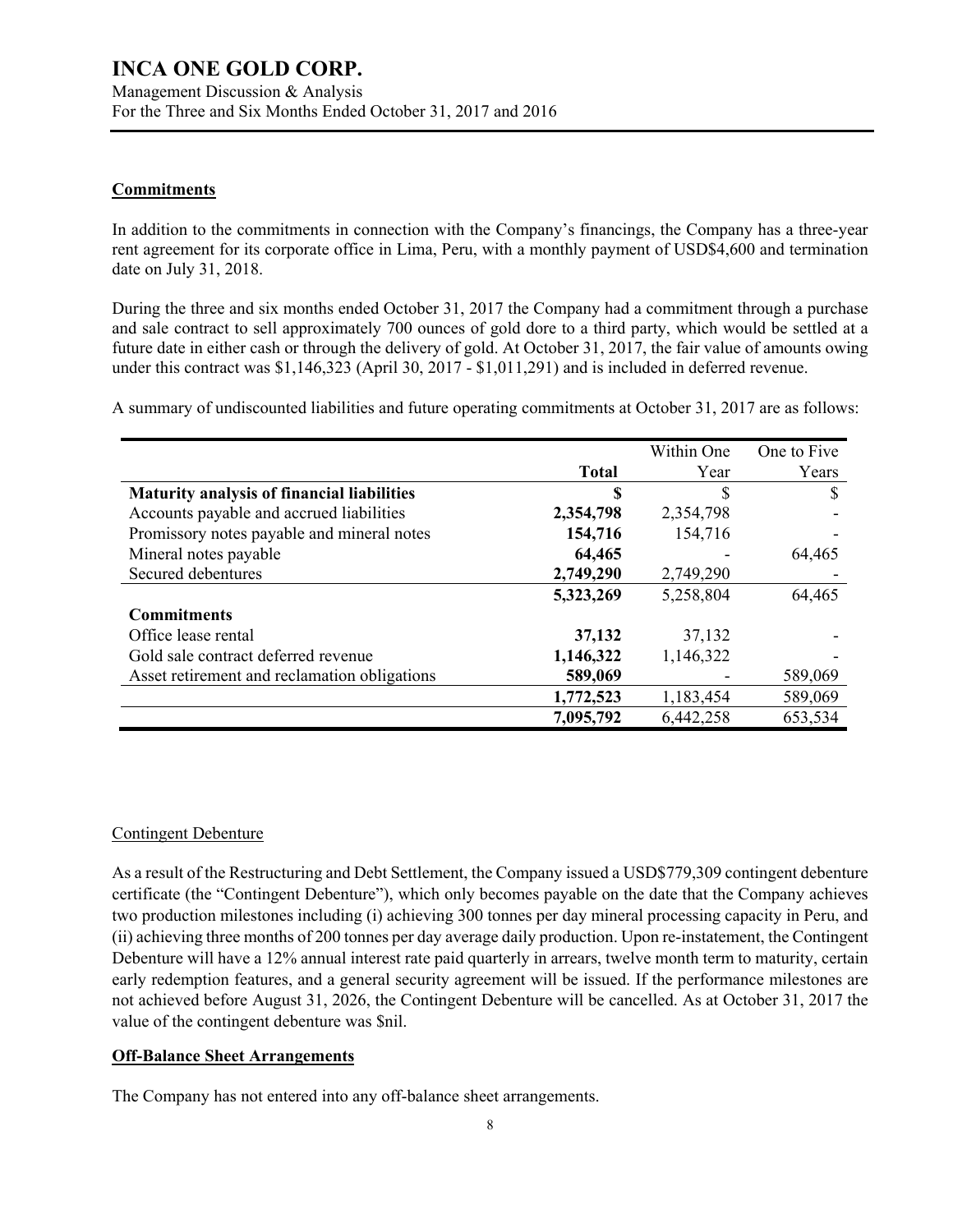Management Discussion & Analysis For the Three and Six Months Ended October 31, 2017 and 2016

#### **Critical Accounting Policies and Estimates**

The preparation of the Company's consolidated financial statements in accordance with IAS 1, *Presentation of Financial Statements*, requires management to make certain critical accounting estimates and to exercise judgment that affect the accounting policies and the reported amounts of assets, liabilities and disclosure of contingent assets and liabilities at the date of the consolidated financial statements and reported amounts of revenues and expenses during the reporting period. Estimates and assumptions are continually evaluated based on historical experience and other factors, including expectations of future events that are believed to be reasonable under the circumstances. In the future, actual experience may differ from these estimates and assumptions. Revisions to accounting estimates are recognized in the period in which the estimates are revised and in any future periods affected. Uncertainty about these assumptions and estimates could result in outcomes that require a material adjustment to the carrying amounts of assets or liabilities in future periods.

Significant accounting judgments that Management has made in the process of applying accounting policies which it considers have had the most significant effect on the amounts recognized in the consolidated financial statements include, but are not limited to going concern, title to and economic recoverability and probability of future economic benefits of exploration and evaluation assets, date of commencement of commercial production, and determination of functional currency. Management considers the areas currently requiring a significant degree of estimation and assumption and which have a significant risk of resulting in a material adjustment to the carrying amount of assets and liabilities within the next financial year, to include, but not be limited to, the value attributed to share-based compensation, convertible debentures and debentures with warrants, marketable securities, asset retirement and reclamation obligation, and deferred taxes.

These accounting policies and estimates are further discussed in the Company's annual audited consolidated financial statements at April 30, 2017.

#### **Risks and Uncertainties**

Mineral processing and natural resources exploration, development, and production involve a number of business risks, some of which are beyond the Company's control. These can be categorized as operational, financial and regulatory risks.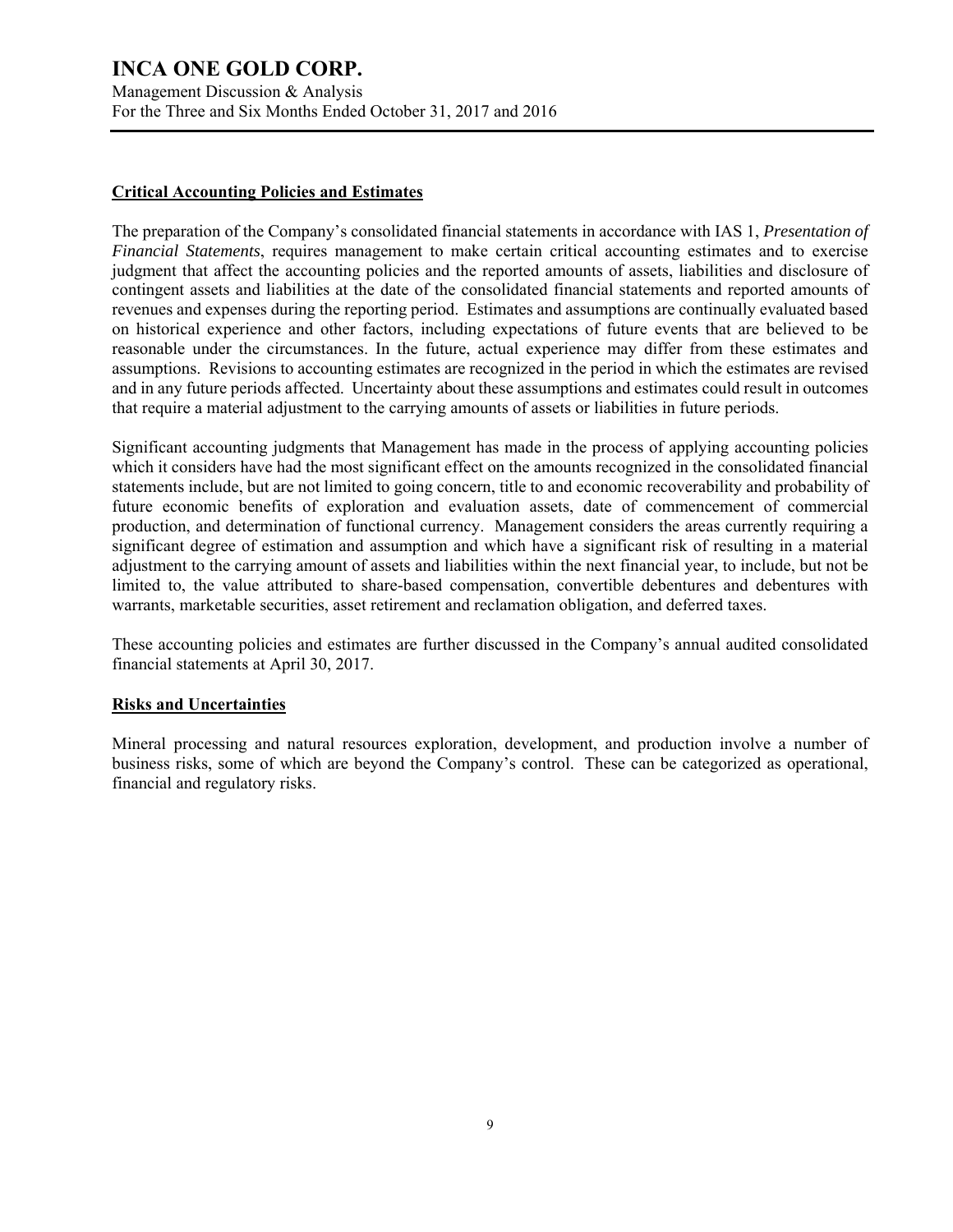Management Discussion & Analysis For the Three and Six Months Ended October 31, 2017 and 2016

#### *Operational Risks:*

The Company continuously monitors and responds to changes in operational risks, such as those noted below, and seeks to adhere to all regulations governing its operations.

Mineral Supply: The Company may not be able to source sufficient mill feed to economically operate the Chala Plant. In particular the Company currently sources material exclusively from third party sources and faces a competitive marketplace for purchase of supply from Peruvian government-approved mineral sources. Consequently the Company does not have control over the mineral grade, metallurgical recovery, nor quantities received, noting that the Company mitigates this risk by working with minimum cut-off purchase grades, providing fair terms to their customers, and sourcing material form established suppliers to ensure best efficiency and profitability of its plant operation.

Production Schedules: In relation to the mineral supply risks, no assurances can be provided that production schedules at the Chala Plant, and the related operating margins and cash flows, are achieved, noting that failure to meet these schedules can have an adverse impact on the Company's profitability, results of operations, cash flows, and overall financial conditions.

Qualified Staff: Due to the competitive marketplace, the Company may have difficulty in hiring and retaining skilled employees and contractors to source sufficient mineral feed, operate the Chala Plant effectively (noting the diversity of mill feed received), and effectively administer the Peruvian permitting, compliance, exportation, and regulatory functions.

Regulations, Permits, and Hazards: The Company must also manage changing governmental laws and regulations, and the Company cannot guarantee title to its properties and permits. The Company must also contend with environmental hazards (including discharge of pollutants or hazardous chemicals), as well as industrial accidents and occupational and health hazards, mechanical failures, the unavailability of materials and equipment, and lack of accessibility to required expertise.

Resource Properties: The Company may not be able to find and develop resource properties economically. In addition the Company may have to deal with development and mining issues including pit slope failures, unusual or unexpected rock formations, poor or unexpected geological or metallurgical conditions, poor or inadequate ventilation, failure of mine communication systems, poor water conditions, interruptions to gas and electricity supplies, human error and adverse weather conditions.

Acquisitions: There is no assurance that the Company will acquire additional mineral properties and/or processing plants and any acquisitions may expose the Company to new risks, and the mining industry is intensely competitive for the acquisition of new properties and plants.

#### *Financial risks:*

Financial risks include commodity prices, interest rates and fluctuating foreign exchange rates, all of which are beyond the Company's control. Additional financial risks are the Company's ability to raise capital to continue funding its operations.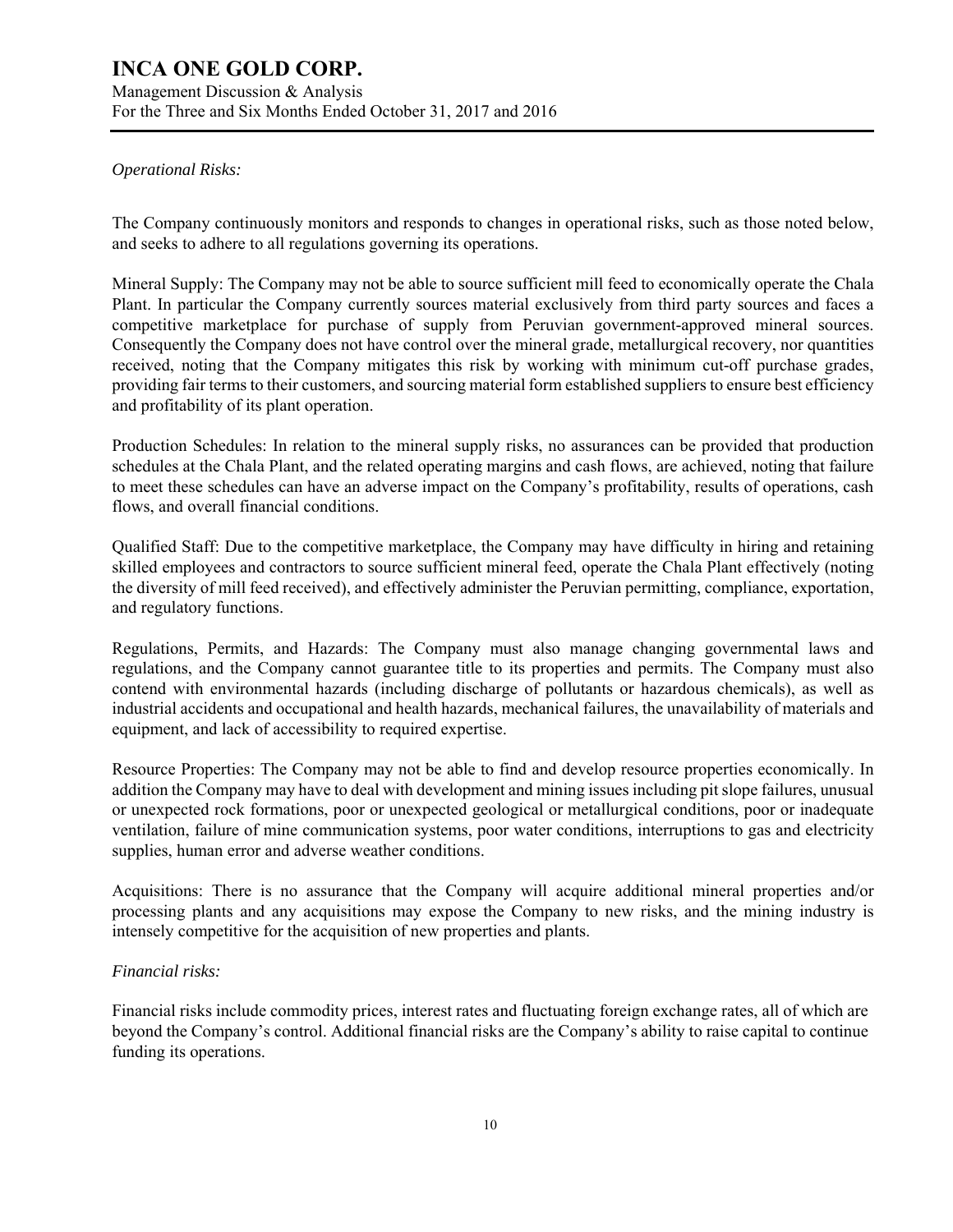Management Discussion & Analysis For the Three and Six Months Ended October 31, 2017 and 2016

#### *Regulatory risks:*

Regulatory risks include the possible delays in getting regulatory approval to, and permits for, the transactions that the Board of Directors believe to be in the best interest of the Company, and include increased fees for filings, the introduction of ever more complex reporting requirements the cost of which the Company must meet in order to maintain its exchange listing.

#### *Financial Instruments and Risk:*

For a description of the risks faced by the Company with respect to financial instruments, see the Company's condensed interim consolidated financial statements for the six months ended October 31, 2017.

#### **Cautionary Note Regarding Forward-Looking Information**

This MD&A contains forward-looking statements. All statements, other than statements of historical fact, constitute "forward-looking statements" and include any information that addresses activities, events or developments that the Company believes, expects or anticipates will or may occur in the future including the Company's strategy, plans or future financial or operating performance and other statements that express management's expectations or estimates of future performance.

Forward-looking statements are generally identifiable by the use of the words "may", "will", "should", "continue", "expect", "anticipate", "estimate", "believe", "intend", "plan" or "project" or the negative of these words or other variations on these words or comparable terminology. All such forward-looking information and statements are based on certain assumptions and analyses made by the Company's management in light of their experience and perception of historical trends, current conditions and expected future developments, as well as other factors management believes are appropriate in the circumstances. These statements, however, are subject to known and unknown risks, uncertainties and other factors that may cause the actual results, level of activity, performance or achievements of the Company to be materially different from those expressed, implied by or projected in the forward-looking information or statements.

Important factors that could cause actual results to differ from these forward-looking statements include but are not limited to: risks related to the exploration and potential development of the Company's projects, risks related to international operations, the actual results of current exploration activities, conclusions of economic evaluations, changes in project parameters as plans continue to be refined, future prices of minerals, as well as those factors discussed in the sections relating to risk factors of the Company set out in this MD&A.

There can be no assurance that any forward-looking statements will prove to be accurate, as actual results and future events could differ materially from those anticipated in such statements. Accordingly, the reader should not place any undue reliance on forward-looking information or statements. Except as required by law, the Company does not intend to revise or update these forward-looking statements after their date of issue, or to revise them to reflect the occurrence of future unanticipated events.